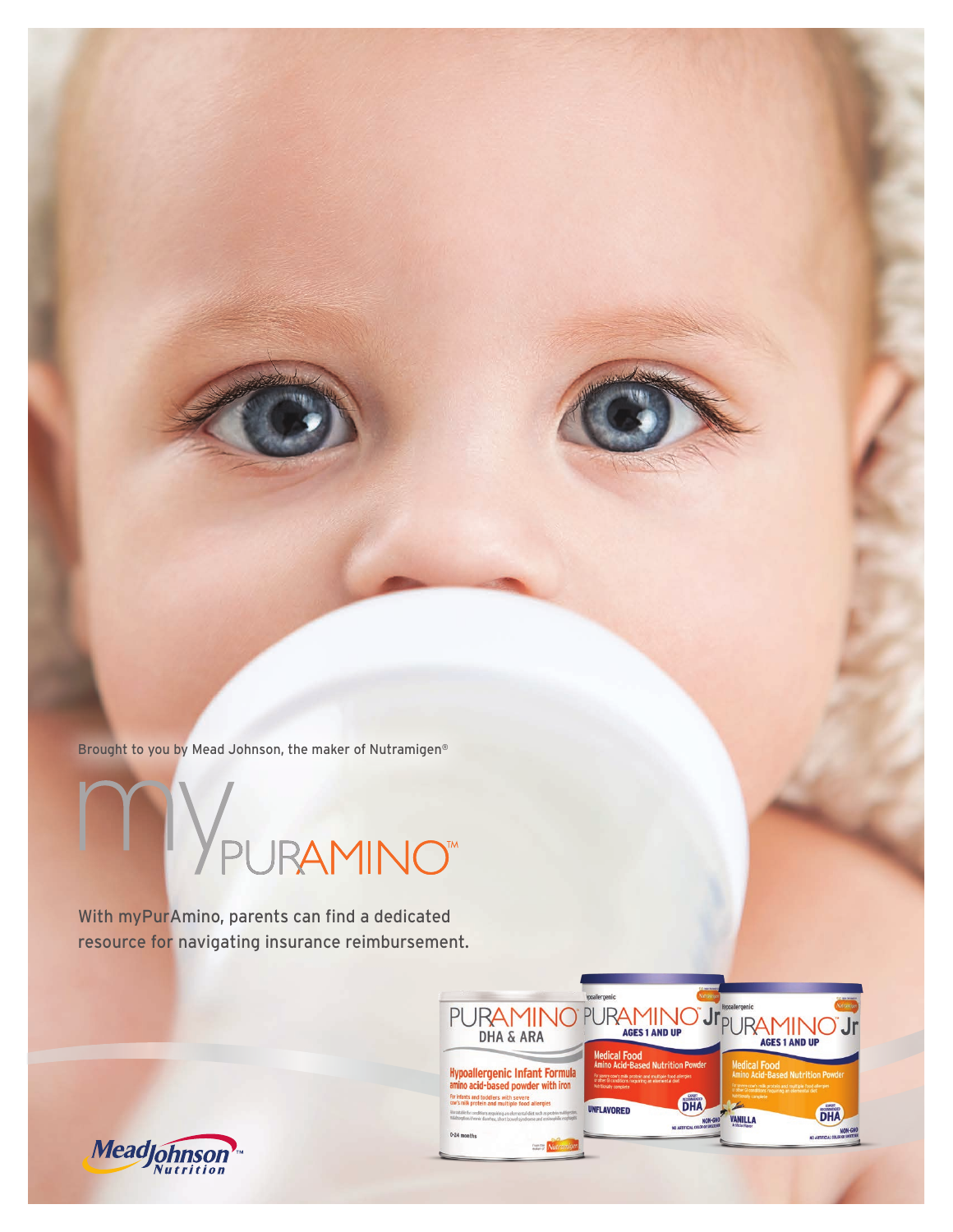## Dear Parent,

Mead Johnson believes that getting excellent nutrition for your baby should be easy. We are proud to support you with myPurAmino™, a dedicated resource to help you navigate insurance reimbursement.

### GET STARTED WITH 3 EASY STEPS:

#### 1. Contact the Enfamil® Consumer Resource Center at 1-800-BABY123 (1-800-222-9123) to enroll in myPurAmino.

#### 2. Complete the enrollment form.

- Complete the "To Be Completed By Parents" portion of the form.
- Ask your baby's pediatrician to complete the "To Be Completed By Physician" portion of the form.
- Provide a copy of insurance card (front and back) and provide complete insurance information on the "To Be Completed By Parents" portion of the form.

#### 3. Submit the completed documentation.

- Send the completed form pages along with copies of your insurance card to the email address or fax number provided by the Enfamil Consumer Resource Center.
- Our support staff will contact you to discuss the reimbursement process once the form has been received.\*

\* While we can't guarantee insurance reimbursement, our dedicated staff will help you navigate the reimbursement process. Please keep in mind that reimbursement is based on the terms of your insurance contract.



# Call 1-800-BABY123 (1-800-222-9123)

if you have questions about the form.

Our team can also help answer questions about your baby's nutrition.

Monday – Friday 8 a.m. to 8 p.m. Eastern Time and Saturday 9 a.m. to 5:30 p.m. Eastern Time

## PURAMINO™ IS AVAILABLE IN FOUR CONVENIENT WAYS:



For non-reimbursement questions — including feeding and nutrition — call 1-800-BABY123.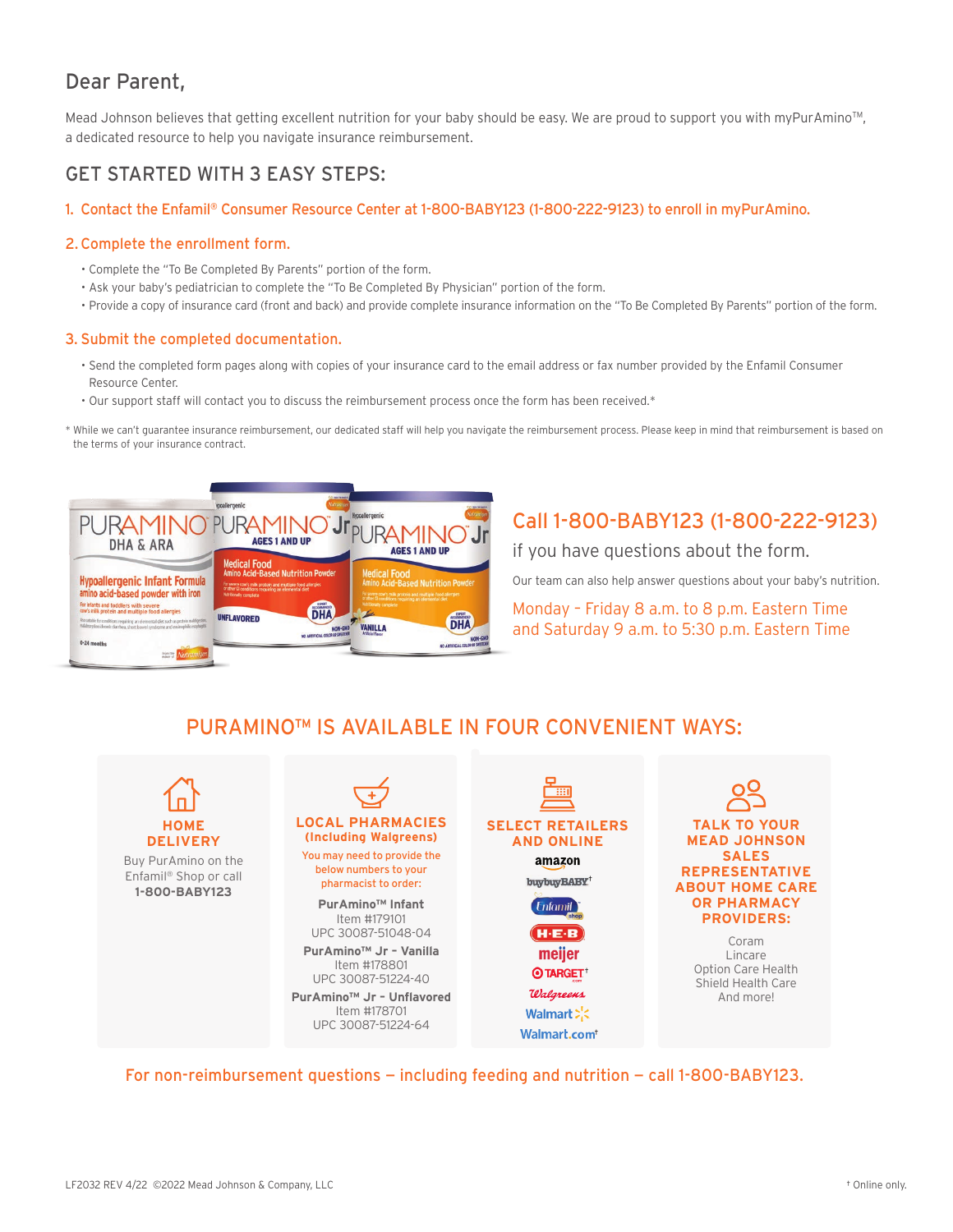### TO BE COMPLETED BY PARENTS

| Patient Name                                                                                              |       |                                   |                        |  |
|-----------------------------------------------------------------------------------------------------------|-------|-----------------------------------|------------------------|--|
| Date of Birth                                                                                             |       | Gender: Male or Female            |                        |  |
| <b>Parent Contact Information</b>                                                                         |       |                                   |                        |  |
| First Name                                                                                                |       | Last Name                         |                        |  |
| Mobile Phone Number                                                                                       |       | Secondary Phone Number            |                        |  |
| Home Address                                                                                              |       |                                   |                        |  |
| City                                                                                                      | State |                                   | Zip Code               |  |
| <b>Email Address</b>                                                                                      |       |                                   |                        |  |
| <b>Insurance Information</b>                                                                              |       |                                   |                        |  |
| Primary Medical Insurance                                                                                 |       | Patient Name                      |                        |  |
| Policy Number                                                                                             |       | Group Number                      | Insurance Phone Number |  |
| Primary Prescription Insurance                                                                            |       | Policy Number                     | Group Number           |  |
| Card Bin                                                                                                  |       | Prescription Benefit Phone Number |                        |  |
| Have you tried getting insurance reimbursement through your provider in the past?<br>$\Box$ Yes $\Box$ No |       |                                   |                        |  |

 In accordance with HIPAA compliance, I authorize access to my personal medical and insurance coverage information and understand that the information I provide will be held in strict confidence and only be used to conduct this verification and explore potential reimbursement.

 $\Box$  I have completed the above insurance section completely, and I'm providing a copy (front and back) of my insurance card.